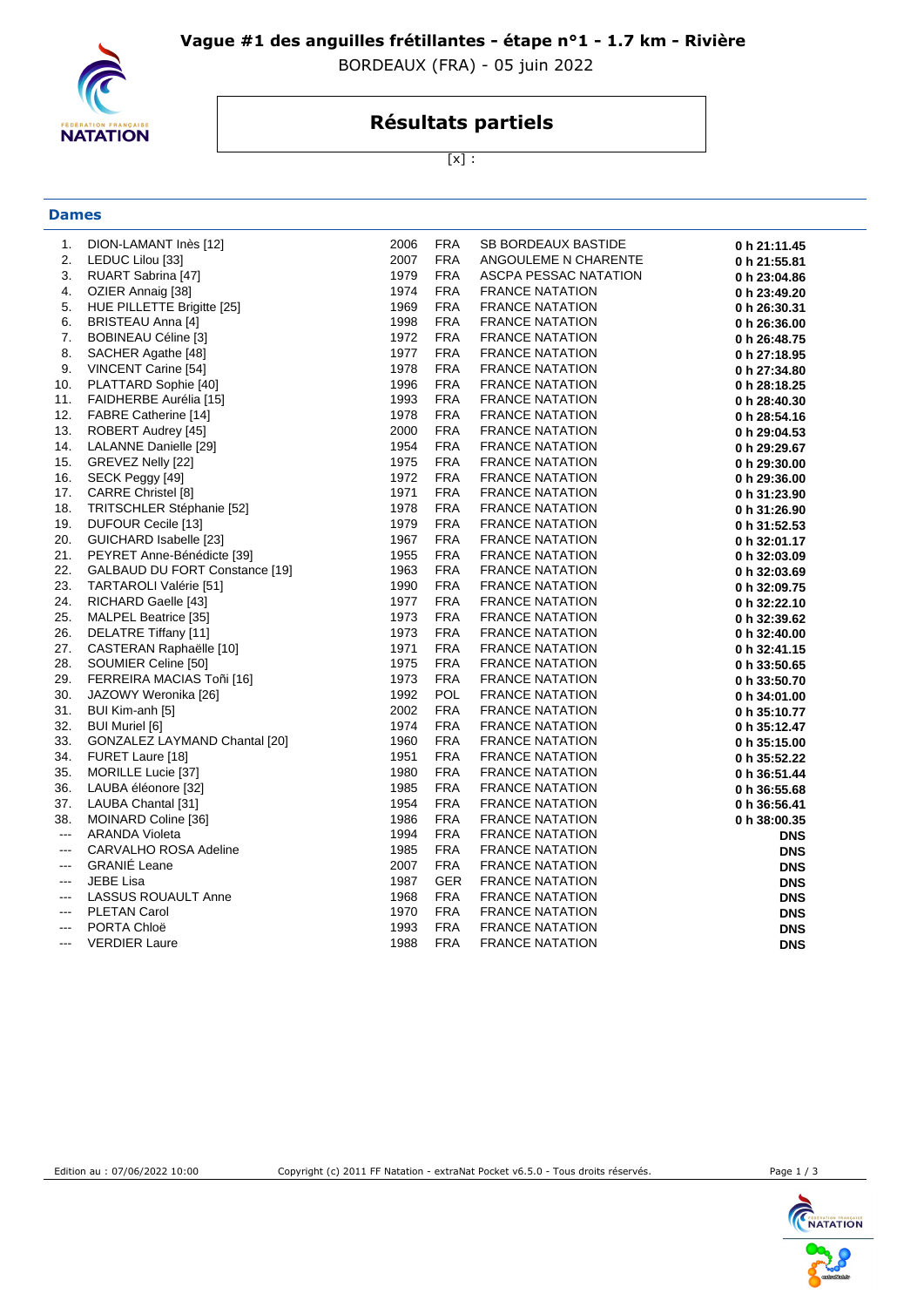

### **Vague #1 des anguilles frétillantes - étape n°1 - 1.7 km - Rivière**

BORDEAUX (FRA) - 05 juin 2022

# **Résultats partiels**

 $[x]$  :

| <b>Messieurs</b> |
|------------------|
|------------------|

| 1.       | SACHER Frédéric [110]                          | 1975         | <b>FRA</b>               | ASCPA PESSAC NATATION                            | 0 h 21:03.88 |
|----------|------------------------------------------------|--------------|--------------------------|--------------------------------------------------|--------------|
| 2.       | <b>MANSIR Victor [97]</b>                      | 1999         | <b>FRA</b>               | <b>FRANCE NATATION</b>                           | 0 h 21:30.00 |
| 3.       | PILLETTE Nathan [106]                          | 1992         | <b>FRA</b>               | <b>FRANCE NATATION</b>                           | 0 h 21:49.75 |
| 4.       | LEFEBVRE Hippolyte [95]                        | 2001         | <b>FRA</b>               | <b>FRANCE NATATION</b>                           | 0 h 22:05.76 |
| 5.       | VANDERMOUTEN Michael [115]                     | 1973         | <b>FRA</b>               | <b>FRANCE NATATION</b>                           | 0 h 22:28.34 |
| 6.       | SALVIS Vincent [111]                           | 1977         | <b>FRA</b>               | <b>FRANCE NATATION</b>                           | 0 h 22:28.80 |
| 7.       | MALIBEAUX Paul [96]                            | 1991         | <b>FRA</b>               | <b>FRANCE NATATION</b>                           | 0 h 22:35.25 |
| 8.       | CHEVALERAUD Nicolas [73]                       | 1976         | <b>FRA</b>               | <b>FRANCE NATATION</b>                           | 0 h 22:54.97 |
| 9.       | DIXNEUF Damien [77]                            | 1982         | <b>FRA</b>               | CLUB LEO LAGRANGE NAT NANTES                     | 0 h 23:02.19 |
| 10.      | RODRIGUEZ Michel [109]                         | 1954         | <b>FRA</b>               | <b>FRANCE NATATION</b>                           | 0 h 23:04.10 |
| 11.      | GRAVAUD Philippe [87]                          | 1966         | <b>FRA</b>               | <b>FRANCE NATATION</b>                           | 0 h 23:20.47 |
| 12.      | SOULIE Sébastien [113]                         | 1973         | <b>FRA</b>               | AS LA TESTE                                      | 0 h 23:21.00 |
| 13.      | <b>BOUTAILLIER Ludovic [64]</b>                | 1972         | <b>FRA</b>               | <b>ES BLANQUEFORT</b>                            | 0 h 23:24.87 |
| 14.      | <b>BOTTACIN Denis [63]</b>                     | 1980         | <b>FRA</b>               | <b>FRANCE NATATION</b>                           | 0 h 24:05.03 |
| 15.      | <b>COUTURIER Pierre [75]</b>                   | 1988         | <b>FRA</b>               |                                                  | 0 h 24:07.87 |
| 16.      | DUPRAT Jean-remi [79]                          | 1986         | <b>FRA</b>               | <b>FRANCE NATATION</b>                           | 0 h 24:19.05 |
| 17.      | MECHIN Sébastien [99]                          | 1977         | <b>FRA</b>               | <b>FRANCE NATATION</b>                           | 0 h 24:42.02 |
| 18.      | VEZIGNOL Laurent [116]                         | 1962         | <b>FRA</b>               | <b>FRANCE NATATION</b>                           | 0 h 24:47.84 |
| 19.      | DIXNEUF Julien [78]                            | 1982         | <b>FRA</b>               | <b>FRANCE NATATION</b>                           | 0 h 25:01.41 |
| 20.      | BARAKAT Anthony [58]                           | 1988         | <b>FRA</b>               | <b>FRANCE NATATION</b>                           | 0 h 25:20.00 |
| 21.      | GRANDJEAN David [85]                           | 1990         | <b>FRA</b>               | <b>FRANCE NATATION</b>                           | 0 h 25:32.00 |
| 22.      | DELIN Michaël [76]                             | 1972         | <b>FRA</b>               | <b>FRANCE NATATION</b>                           | 0 h 25:40.08 |
| 23.      | ALAPERRINE Louis [57]                          | 1995         | <b>FRA</b>               | <b>FRANCE NATATION</b>                           | 0 h 25:53.21 |
| 24.      | HORBACH Tony [89]                              | 1995         | <b>FRA</b>               | <b>FRANCE NATATION</b>                           | 0 h 25:55.11 |
| 25.      | BRISTEAU Herve [66]                            | 1973         | <b>FRA</b>               | <b>FRANCE NATATION</b>                           | 0 h 25:55.64 |
| 26.      | LALANNE Sébastien [93]                         | 1975         | <b>FRA</b>               | <b>FRANCE NATATION</b>                           | 0 h 25:57.18 |
| 27.      | LACOSTE Pascal [91]                            | 1968         | <b>FRA</b>               | <b>FRANCE NATATION</b>                           | 0 h 25:59.75 |
| 28.      | LAGARRIGUE Marc [92]                           | 1979         | <b>FRA</b>               | <b>FRANCE NATATION</b>                           | 0 h 26:21.91 |
| 29.      | GRANIE Jean-brice [86]                         | 1971         | <b>FRA</b>               | <b>FRANCE NATATION</b>                           | 0 h 27:02.41 |
| 30.      | BARROSO DOS SANTOS Steeve [60]                 | 1990         | <b>POR</b>               | <b>FRANCE NATATION</b>                           | 0 h 27:10.74 |
| 31.      | CANGINI Simon [68]                             | 1982         | <b>FRA</b>               | <b>FRANCE NATATION</b>                           | 0 h 27:18.35 |
| 32.      | CANGINI Nicolas [67]                           | 1976         | <b>FRA</b>               | <b>FRANCE NATATION</b>                           | 0 h 27:19.00 |
| 33.      | JOYEUX David [90]                              | 1970         | <b>FRA</b>               | <b>FRANCE NATATION</b>                           | 0 h 27:30.00 |
| 34.      | VINCENT Xavier [117]                           | 1970         | <b>FRA</b>               | <b>FRANCE NATATION</b>                           | 0 h 27:34.93 |
| 35.      | BRASSEUR Adrien [65]                           | 1989         | <b>FRA</b>               | <b>FRANCE NATATION</b>                           | 0 h 27:42.57 |
| 36.      | CHALAMET Alexandre [71]                        | 1987         | <b>FRA</b>               | <b>FRANCE NATATION</b>                           | 0 h 27:46.00 |
| 37.      | GOMES Francisco [84]                           | 1993         | <b>POR</b>               | <b>FRANCE NATATION</b>                           | 0 h 28:34.38 |
| 38.      | BERNARD Tanguy [61]                            | 1978         | <b>FRA</b>               | <b>FRANCE NATATION</b>                           | 0 h 28:53.89 |
| 39.      | CAZENAVE Thomas [70]                           | 1978         | <b>FRA</b>               | <b>FRANCE NATATION</b>                           | 0 h 28:54.45 |
| 40.      | METEYER Bruce [101]                            | 1966         | <b>FRA</b>               | <b>FRANCE NATATION</b>                           | 0 h 28:55.82 |
| 41.      | CAZAUX Olivier [69]                            | 1960         | <b>FRA</b>               | <b>FRANCE NATATION</b>                           | 0 h 29:34.81 |
| 42.      | POMMIER Nicolas [107]                          | 1975         | <b>FRA</b>               | <b>FRANCE NATATION</b>                           | 0 h 29:38.06 |
| 43.      | METEYER Jean Yves [102]                        | 1965         | <b>FRA</b>               | <b>FRANCE NATATION</b>                           | 0 h 31:02.33 |
| 44.      | LEDUC Patrick [94]                             | 1963         | <b>FRA</b>               | <b>FRANCE NATATION</b>                           | 0 h 31:25.80 |
| 45.      | BERTRAND Jérôme [62]                           | 1964         | <b>FRA</b>               | <b>FRANCE NATATION</b>                           | 0 h 31:26.30 |
| 46.      | <b>GUICHARD Philippe [88]</b>                  | 1968         | <b>FRA</b>               | <b>FRANCE NATATION</b>                           | 0 h 31:55.21 |
| 47.      | <b>DUTOICT Alexis [80]</b>                     | 2006         | <b>FRA</b>               | <b>FRANCE NATATION</b>                           | 0 h 32:06.31 |
| 48.      | FROIDEFONT Augustin [82]                       | 2006         | <b>FRA</b>               | <b>FRANCE NATATION</b>                           | 0 h 32:06.48 |
| 49.      | <b>DUTOICT Fabrice [81]</b>                    | 1968         | <b>FRA</b>               | <b>FRANCE NATATION</b>                           | 0 h 32:07.00 |
| 50.      | MICHALET Grégory [103]                         | 1973         | <b>FRA</b>               | <b>FRANCE NATATION</b>                           | 0 h 32:38.67 |
| 51.      | SIMONE Yves [112]                              | 1958         | <b>FRA</b>               |                                                  | 0 h 33:42.68 |
| 52.      | RANCON Emmanuel [108]                          | 1960         | <b>FRA</b>               | <b>FRANCE NATATION</b>                           | 0 h 35:51.38 |
| $\cdots$ | <b>BARRE Philippe</b>                          | 1980         | <b>FRA</b>               |                                                  | <b>DNS</b>   |
| $--$     | CHAUBARD Romain                                | 1999         | <b>FRA</b>               | <b>FRANCE NATATION</b>                           | <b>DNS</b>   |
| ---      | <b>DACHARY Txomin</b>                          | 2000         | <b>FRA</b>               | <b>FRANCE NATATION</b>                           | <b>DNS</b>   |
| ---      | <b>DAUZAN Philippe</b><br>MEDINA Jean-bertrand | 1970         | <b>FRA</b><br><b>FRA</b> | <b>FRANCE NATATION</b>                           | <b>DNS</b>   |
| $--$     | <b>MOLINIER Amaury</b>                         | 1951<br>1988 | <b>FRA</b>               | <b>FRANCE NATATION</b><br><b>FRANCE NATATION</b> | <b>DNS</b>   |
| ---      |                                                |              |                          |                                                  | <b>DNS</b>   |

Edition au : 07/06/2022 10:00 Copyright (c) 2011 FF Natation - extraNat Pocket v6.5.0 - Tous droits réservés. Page 2 / 3